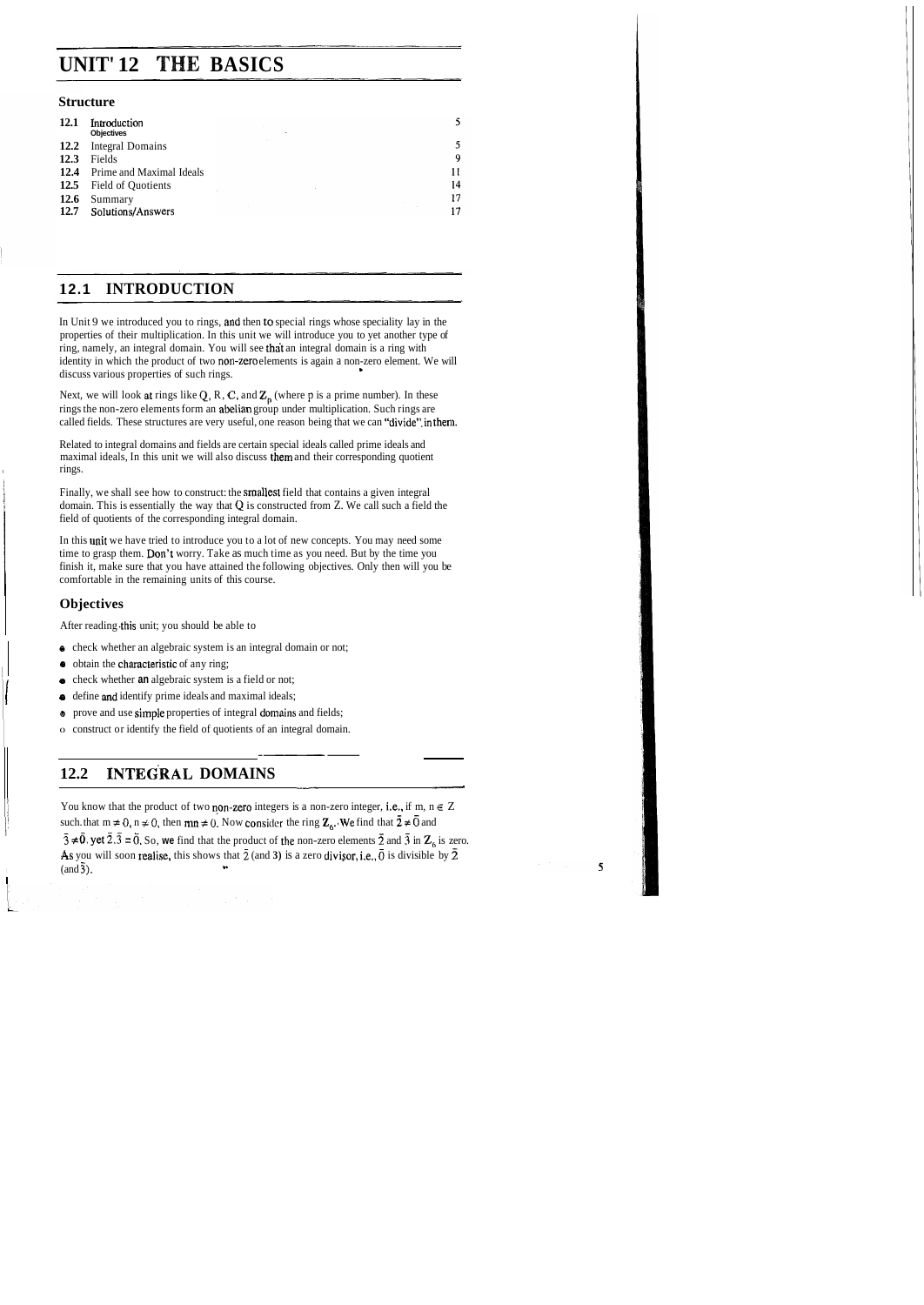**Definition:** A non-zero element a in a ring R is called a **zero divisor in R if there exists** a non-zero element b in R such that  $ab = 0$ .

(Note that b will be a zero divisor too!)

Now do you agree that  $\overline{2}$  is a zero divisor in Z? What about  $\overline{3}$  in  $\mathbb{Z}_4$ ? Since  $\overline{3}$ .x  $\neq \overline{0}$  for every non-zero x in  $\mathbb{Z}_4$ ,  $\overline{3}$  is not a zero divisor in  $\mathbb{Z}_4$ .

Then  $g \in C[0, 1]$ ,  $g \neq 0$  and (fg)  $(x) = 0 \forall x \in [0, 1]$ . Thus, fg is the zero function. Hence, f is a zero divisor in C[0,1].

For another example, consider the Cartesian product of two non-trivial rings A and B. For every  $a \neq 0$  in A,  $(a, 0)$  is a zero divisor in A x B. This is because, for any  $b \neq 0$  in B.  $(a,0)$   $(0,b) = (0,0)$ .

Now let us look at the ring  $\mathcal{P}(X)$ , where X is a set with at least two elements, Each nonempty proper subset **A** of X is a zero divisor because  $A.X^c = A \cap A^c = \emptyset$ , the zero element of  $\wp(X)$ .

Our short discussion may help you to do the following exercise.

E 1) Let  $n \in N$  and  $m \mid n, 1 \le m \le n$ . Then show that  $\overline{m}$  is a zero divisor in  $\mathbb{Z}_{n}$ .

Now ldt us look at an example of a zero divisor in  $C[0,1]$ . Consider the function  $f \in C[0,1]$  given by

$$
f(x) = \begin{cases} x - \frac{1}{2}, & 0 \le x \le 1/2 \\ 0, & 1/2 \le x \le 1 \end{cases}
$$

Let us define  $g : [0,1] \rightarrow R$  by,

 $g(x) = \begin{cases} 0, & 0 \le x \le 1/2 \\ x - 1/2, & 1/2 \le x \le 1 \end{cases}$ 

Try these exercises now. en<br>1960 - Antonio Barrison, amerikansk konstnär<br>1960 - Antonio Barrison, amerikansk konstnär

- **E2)** List all the zero divisors in Z.
- **E 3)** For which rings with unity will 1 be a zero divisor?
- **E 4)** Let R be a ring and  $a \in R$  be a zero divisor. Then show that every element of the principal ideal Ra is a zero divisor.

Let us now talk of a type of ring that is without zero divisofs.

Definition: We call a non-zero ring R an **integral domain** if

- **i**) **R** is with identity, and
- ii) R has no zero divisors.

Thus, an integral domain is a non-zero ring wilh identity in which the product of two'nonzero elements is a non-zero element.

**Several authors often shorten the This kind of ring gets its name from the set of integers, one of its best known examples.**<br> **Community** integral domains' <sup>to</sup> 'domains'. Other examples of domains that immediately come **Examples of** domains that immediately come to mind are  $Q$ , R and C. What about we will do so too,  $C[0,1]$ ? You have already seen that it has zero divisors. Thus  $C[0,1]$  is not a domain,

The next result gives us an important class of examples **of** integral domains.

**Theorem 1 :**  $\mathbb{Z}_p$  **is an integral domain iff**  $p$  **is a prime number.** 

 $\ddot{\mathbf{6}}$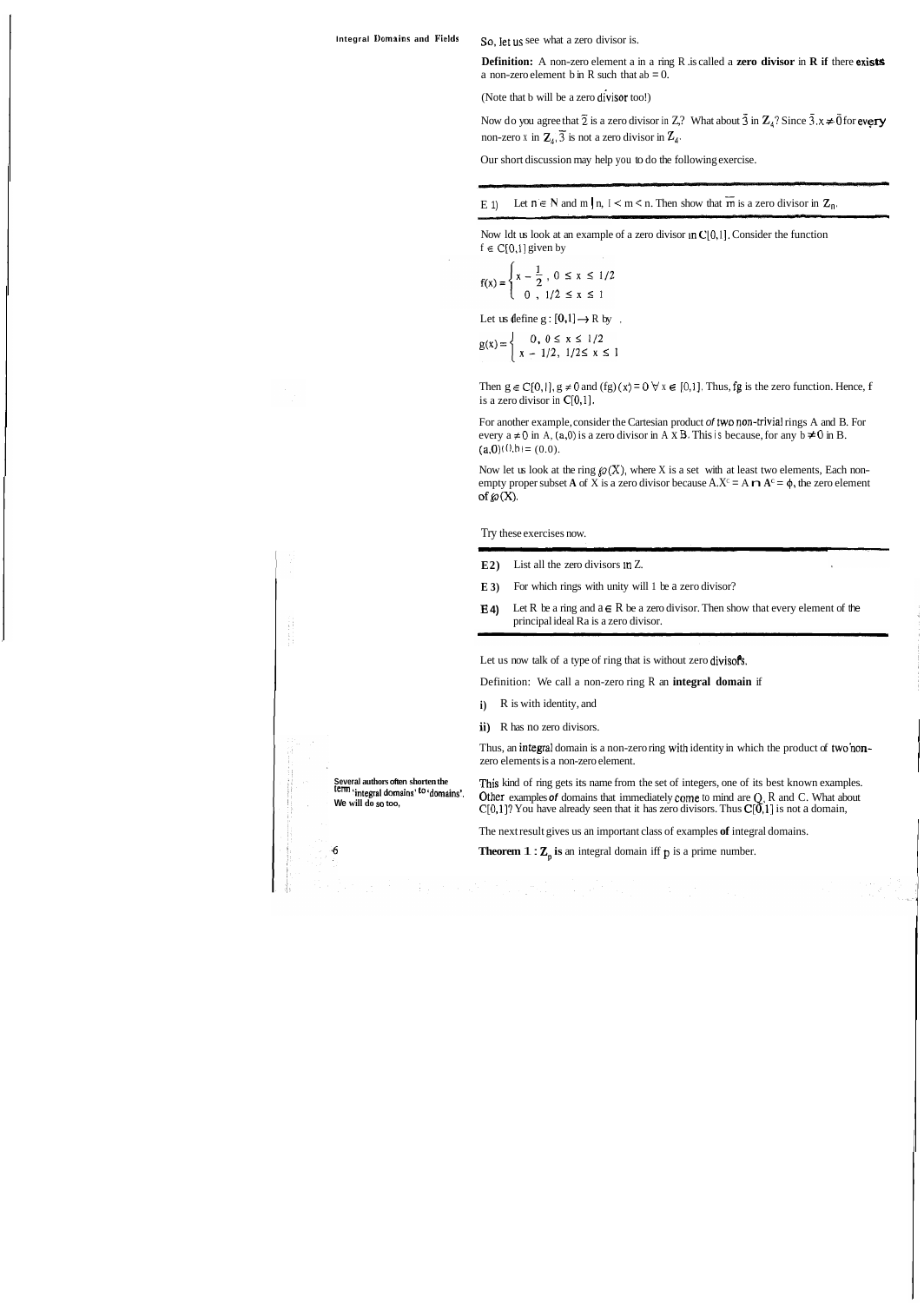**Proof**: Firstly, let us assume that p is a prime number. Then you know that  $\mathbb{Z}_p$  is a non-<br>**zero** ring with identity. Let us see if it has zero divisors. For this, supppose  $\overline{a}$ ,  $\overline{b} \in \mathbb{Z}_p$  **A** ring R is

for  $a, b \in R$ ,  $ab = 0$   $\Rightarrow a = 0$  or

satisfy  $\overline{a} \ \overline{b} = \overline{0}$ . Then  $\overline{ab} = \overline{0}$ , i.e., p ab. Since p is a prime number, using E 25 of Unit 1  $b = 0$ .<br>we see that p a or p b. Thus,  $\overline{a} = \overline{0}$  or b = 0. What we have shown is that if  $a \neq \overline{0}$   $\overline{b} \neq 6$ , then  $\overline{a} \overline{b} \neq 6$ . Thus,  $\mathbb{Z}_p$  is without zero divisors, and hence, is a domain.

Conversely, we will show that if p is not a prime, then  $\mathbb{Z}_p$  is not a domain, So, suppose p is not a prime. If  $p = 1$ , then Z, is the trivial ring, which is not a domain.

If p is a composite number and m | p, then by E 1 you know that  $m \in \mathbb{Z}_p$  is a zero divisor. Thus,  $Z_p$  has zerodivisors. Hence, it is not a domain.

E **5)** Which of the following rings are not domains? Why?  $\mathbf{Z}_4$ ,  $\mathbf{Z}_5$ , 2 $\mathbf{Z}$ ,  $\mathbf{Z}$  + i $\mathbf{Z}$ ,  $\mathbf{R} \times \mathbf{R}$ , {0}.

Now.consider a ring R. We know that the cancellation law for addition holds in R, i.e., whenever  $a+b = a+c$  in R, then  $b = c$ . But, does  $ab = ac$  imply  $b = c$ ? It need not. For example,  $0.1 = 0.2$  in **Z** but  $1 \neq 2$ . So, if  $a = 0$ ,  $ab = ac$  need not imply  $b = c$ . But, if  $a \neq 0$ and  $ab = ac$ , is it true that  $b = c$ ? We will prove that this is true for integral domains.

**Theorem** 2: A ring R has no zero divisors if and only if the cancellation law for multiplication holds in R (i.e., if  $a,b,c \in R$  such that  $a \ne 0$  and  $ab = ac$ , then  $b = c$ .)

**Proof:** Let us first assume that **R** contains no zero divisors. Assume that  $a, b, c \in R$  such that  $a \neq 0$  and  $ab = ac$ . Then  $a(b-c) = ab = ac = 0$ . As a  $\neq 0$ , and R has no zero divisors, we get  $b - c = 0$ , i.e.,  $b = c$ .

Thus, if ab = ac and  $a \ne 0$ , then  $b = c$ .

Conversely, assume that the cancellation law for multiplication holds in R. Let  $a \in R$  such that  $a \neq 0$ . Suppose ab = 0 for some  $b \in R$ . Then  $ab = 0 = a0$ . Using the cancellation law for multiplication, we get  $b = 0$ . So, a is not a zero divisor, i.e., R has no zero divisors. .

Try this exercise now.

Using this theorem we can immediately say that the cancellation law holds for multiplication in an integral domain.

**Definition:** Let **R** be **a** ring. The least positive integer **n** such that  $nx = 0$   $\forall x \in R$  is called the **characteristic** of R. If there is no positive integer n such that  $nx = 0$   $\forall x \in R$ , then we say that the characteristic of R is zero.

Now, you can use this property of domains to solve. the following exercises.

E 6) In a domain, show that the only solutions of the equation  $x^2 = x$  are  $x = 0$  and  $x = 1$ .

E 7) Prove that  $\theta$  is the only nilpotent element (see Example 9 of Unit 10) in a domain.

Now let us introduce a number associaled with an ,integral domain; in fact, with any ring. For this let us look at  $\mathbb{Z}_4$  first. We know that  $4x = 0 \forall x \in \mathbb{Z}_4$ . In fact,  $8x = 0$  and  $12x = 25$ ,  $\therefore$ 12  $x = \overline{0}$  also for any  $x \in \mathbb{Z}_4$ .

But 4 is the least element of the set  $\{n \in \mathbb{N} \mid nx = \overline{0} \forall x \in \mathbb{Z}_4\}$ . This shows that 4 is the characteristic of  $\mathbb{Z}_4$ , as you will see now.

We denote the characteristic of the ring R by **char R.** 

You can see that char  $Z_n = n$  and char  $Z = 0$ .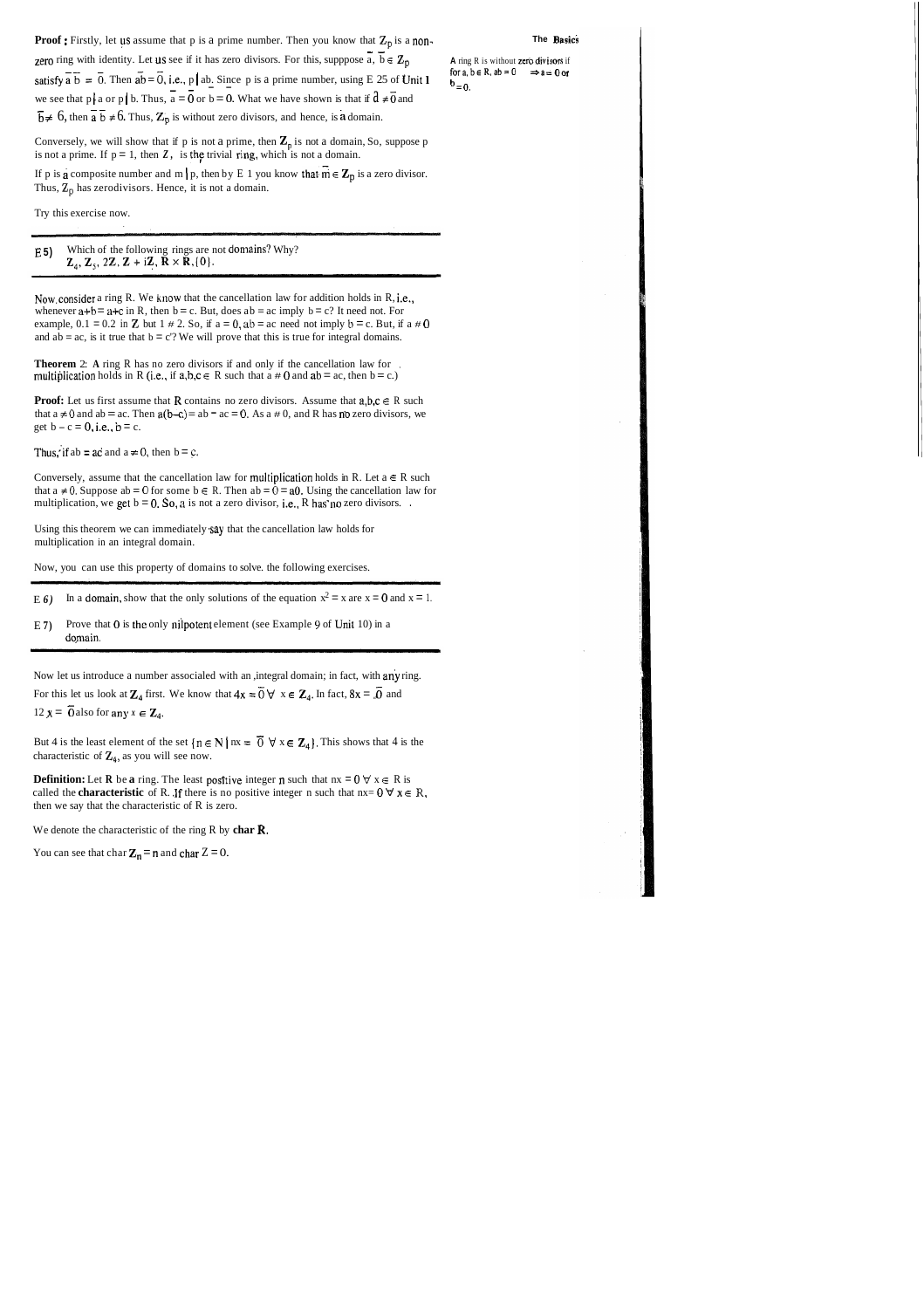- E 8) Show that char  $\mathcal{P}(X) = 2$ , where X is a non-empty set.
- **E 9)** Let R be a ring and char  $R = m$ . What is char  $(R \times R)$ ?

Now let us look at a nice result for integral domains. It helps in considerably reducing our labour when we want to obtain the characteristic of a domain.

**Theorem** 3: Let m be a positive integer and R be an integral domain. Then the following conditions are equivalent.

- a)  $m 1 = 0$ .
- **b)**  $ma = 0$  for all  $a \in R$ .
- c) **ma** = 0 for some a  $\neq$  0 in R.

**Proof:** We will prove  $(a) \Rightarrow (b) \Rightarrow (c) \Rightarrow (a)$ .

 $(a) \Rightarrow (b)$ : We know that m 1 = 0.

Thus, for any  $a \in R$ ,  $ma = m(\text{la}) = (ml)(a) = \text{Oa} = 0$ , i.e., (b) holds.

*(b)*  $\rightarrow$  (c) : If ma = 0  $\forall$  a ∈ R, then if is certainly true for some a # 0 in R.

 $(c) \Rightarrow (a)$ : Let ma = 0 for some a # 0 in R. Then  $0 = ma = m (la) = (m1) a$ . As a  $\neq 0$  and R is without zero divisors, we get  $ml = 0$ .

What Theorem 3<sup>'</sup>tells us is that to find the characteristic of a domain we only **need** to **look** at the set  $\{n.1 | n \in \mathbb{N}\}.$ 

Let us look at some examples.

- **i)** char  $Q = 0$ , since **n**.  $1 \neq 0$  for any  $n \in \mathbb{N}$ .
- **ii**) Similarly, char  $R = 0$  and char  $C = 0$ .
- iii) You have already seen that chat  $\mathbb{Z}_n = n$ . Thus, for any positive integer n, there exists a ring with characteristic n.

**Proof:** Let R be a domain. We will prove that if the characteristic of R is not zero, then it is a **prime** number. So suppose char  $R = m$ , where  $m \neq 0$ . So  $m$  is the least positive integer such that  $m, l = 0$ . We will show that m is a prime number by supposing that it is not, and then proving that our supposition is wrong.

So suppose m = st, where  $s, t \in N$ ,  $1 \le s \le m$  and  $1 \le t \le m$ . Then  $m, 1 = 0 \Rightarrow (st)$ .  $1 = 0$   $\Rightarrow$   $(s, 1)$  (t.1) = 0. As R is without zero divisors, we get  $s, 1 = 0$  or  $t, 1 = 0$ . But, s and tare less than m. So, we reach a contradiction to the fact that  $m = char R$ . Therefore, our assumption that  $m = st$ , where  $1 < s < m$ ,  $1 < t < m$  is wrong. Thus, the only factors of m are 1 and itself. That is, m is a prime number.

- E 10) Let R be an integral domain of characteristic p. Prove that
	- a)  $(a+b)^p = a^p + b^p$  and

 $(a-b)^p = a^p - b^p$  for all  $a, b \in R$ .

- **b**) the subset  $\{a^p \mid a \in \mathbb{R}\}$  is a subring of R.
- c) the map  $\phi : \mathbb{R} \to \mathbb{R} : \phi(a) = a^p$  is a ring monomorphism.
- **d)** if R is a finite integral domain, then  $\phi$  is an isomorphism.

Now let us look at a peculiarity of the characteristic of a domain.

Theorem 4 : The characteristic of an integral domain is either zero or a prime number.

You can now use your knowledge of characteristics to solve the following exercises.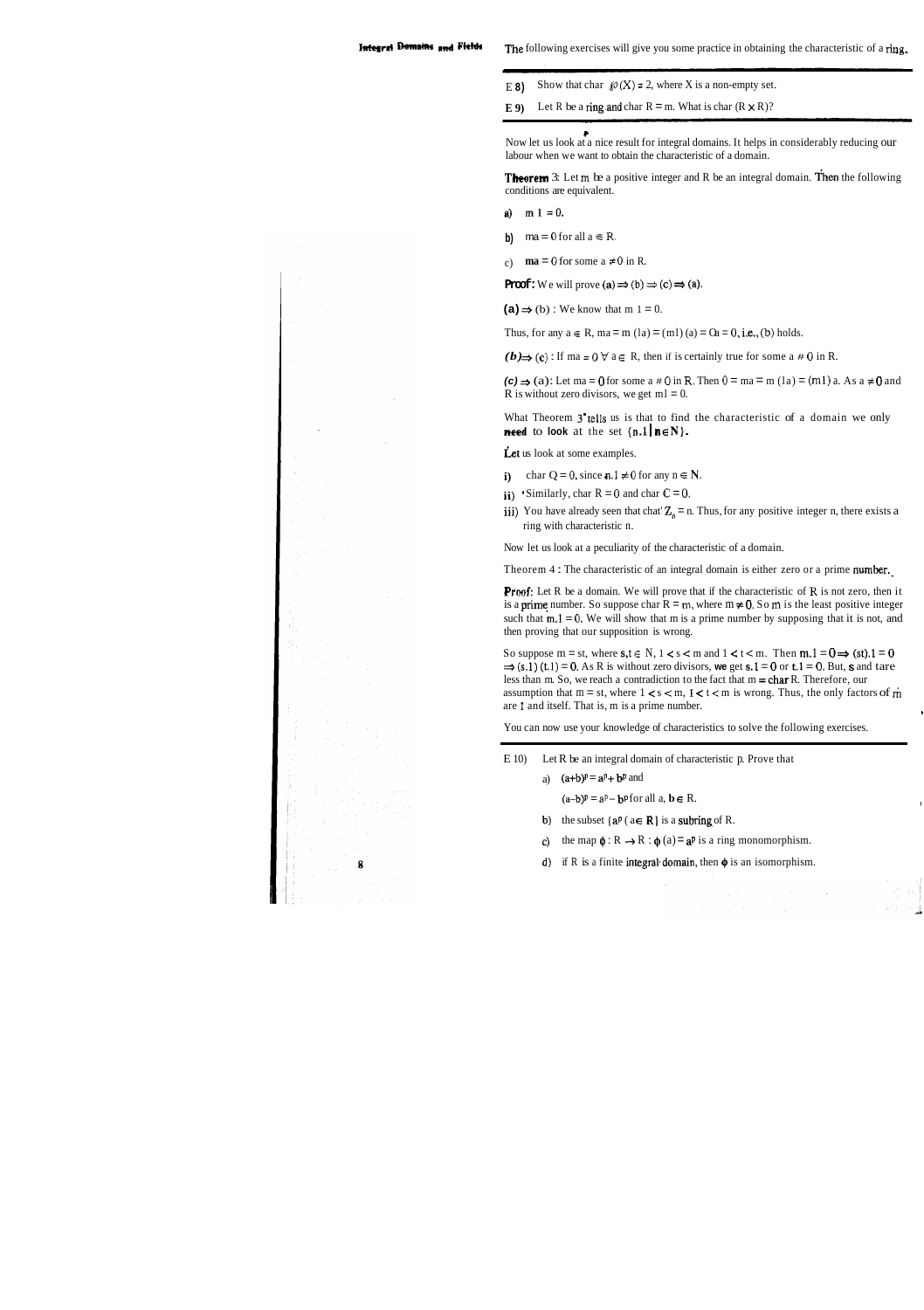**E** 11) Let R be a ring with unity 1 and char R = m. Define  $f : Z \rightarrow R : f(n) = n$ . I. Show that f is a homomorphism. What is Kerf?

**E 12)** Find the characteristic of  $\mathbb{Z}_3$  **x**  $\mathbb{Z}_4$ . Use this ring as an example to show why Theorems **3** and 4 are only true for integral domains.

We will now see what algebraic structure we get after we impose certain restrictions on the multiplication of a domain. If you have gone through our course Linear Algebra, you will already be familiar with the algebraic system that we are going to discuss, namely, a field.

Let  $(R, +, \cdot)$  be a ring. We know that  $(R, +)$  is an abelian group. We also know that the operation  $\cdot$  is commutative and associative. But  $(R,.)$  is not an abelian group. Actually, even if R has identity,  $(R,.)$  will never be a group since there is no element  $a \in R$  such that  $a.0 = 1$ . But can (R\{0},.) be a group? It can, in some cases. For example, from Unit 2 you know that  $Q^*$  and  $R^*$  are groups with respect to multiplication. This allows us to say that *Q* and R are fields, a term we will now define.

Definition: A ring  $(R, +, .)$  is called a field if  $(R\setminus\{0\},.)$  is an abelian group.

### **12.3 FIELD**

Thus, for a system  $(R, +,.)$  to be a field it must satisfy the ring axioms R1 to R6 as well as the following axioms.

i) . is commutative,

Now, let a  $\pm \sqrt{2b}$  be a non-zero element of F. Then either a  $\neq 0$  or  $b \neq 0$ . Now, using the rationalisation process, we see that

 $\Gamma$  Can you think of an example of a ring that is not a field? Does every non-zero integer have a multiplicative inverse in **Z?** No. Thus, **Z** is not a field.

By now you have seen several examples of fields. Have you observed that all of them happen to be integral domains also? This is not a coincidence. In fact, we have the following result.

9

Just as a matter of information we would like to tell you that a ring that satisfies only (ii) and (iii) above, is called a division ring or a skew field or a **non-commutative** field. Such rings are very important in the study of algebra, but we will not be discussing them in this course.

Let us go back to fields now. The notion of a field evolved daring the 19th century through the research of the German **mathematicians** Richard Dedekind and Leopold Kronecker in algebraic number theory. Dedekind used the German word Körper, which means field, for this concept. This is why you will often find that a field is denoted by K.

I

ii) R has identity (which we denote by 1) and  $1 \neq 0$ , and

iiii) every non-zero element x in R has a multiplicative inverse, which we denote by  $x^{-1}$ .

! As you may have realised, two of the best known examples of fields are **H** and **C.** These were the fields that Dedekind considered. Yet another example of a field is the following ring.

Example **1:** Show that  $Q + \sqrt{2}Q = \{a + \sqrt{2}b \mid a, b \in Q\}$  is a field.

Solution : From Unit 9 you know that  $F = Q + \sqrt{2}Q$  is a commutative ring with identity  $1 + \sqrt{2}$ , 0.

Solution: From Unit 9 you know that 
$$
F = Q + \gamma
$$
  
identity  $1 + \sqrt{2}$ , 0.  
Now, let a  $\pm \sqrt{2b}$  be a non-zero element of F. Then  
rationalisation process, we see that  

$$
(a+\sqrt{2b})^{-1} = \frac{1}{a+\sqrt{2b}} = \frac{a-\sqrt{2b}}{(a+\sqrt{2b})(a-\sqrt{2b})} = \frac{a}{a^2-2b^2}
$$

$$
= \frac{a}{a^2-2b^2} + \sqrt{2} \frac{(-b)}{a^2-2b^2} \in F
$$

Note that  $a^2-2b^2 \neq 0$ , since  $\sqrt{2}$  is not rational and either  $a \neq 0$  or  $b \neq 0$ .)

Thus, every non-zero element has a multiplicative inverse. Therefore,  $Q + \sqrt{2}Q$  is a field.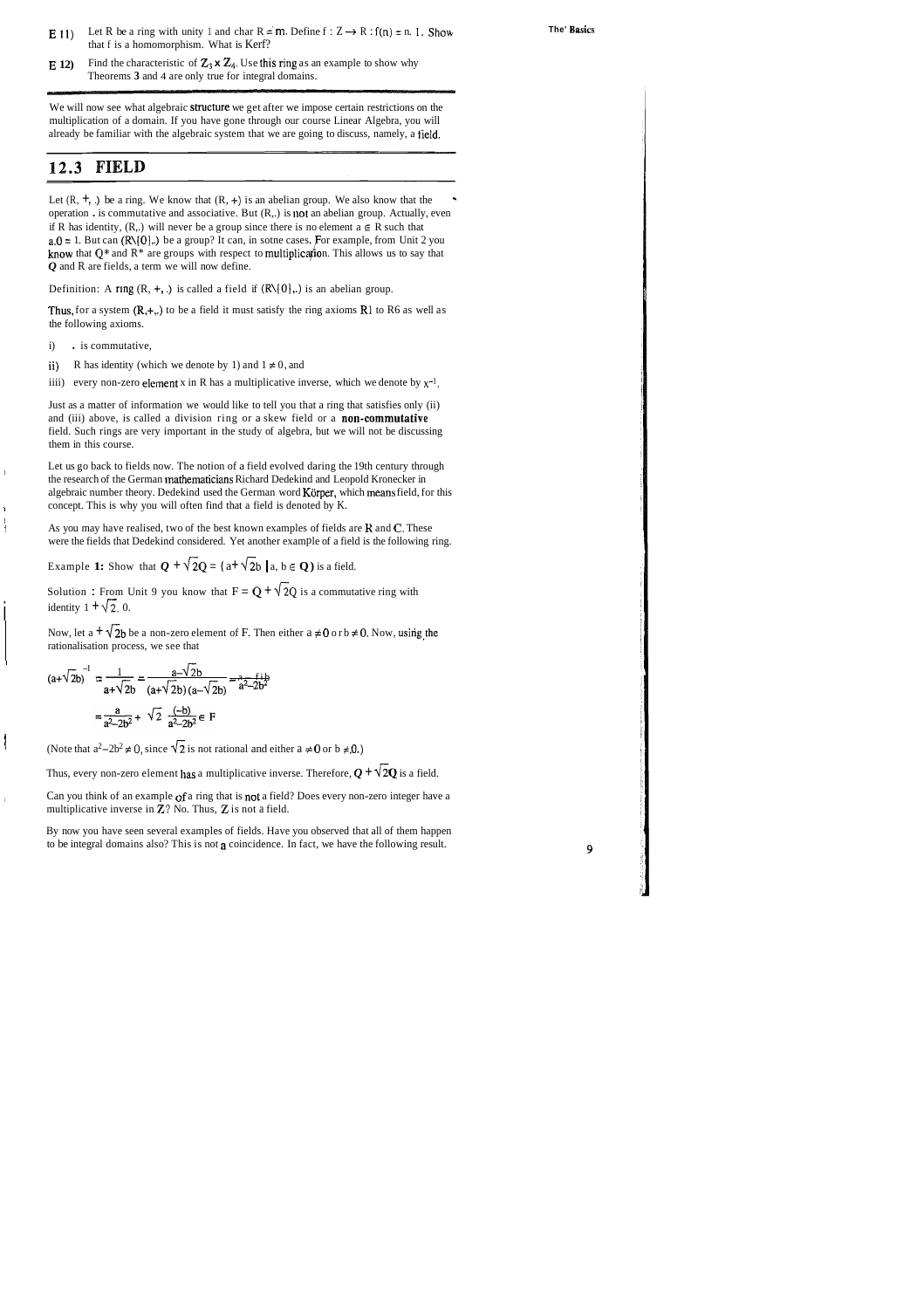Integral Domains and Fields **Theorem 5:** Every field is an integral domain.

Proof: Let F be a field. Then  $F \# \{0\}$  and  $1 \in F$ . We need to see if F has zero divisors. So. let a and b be elements of F such that ab = 0 and a  $\neq$  0. As a  $\neq$  0 and **F** is a field,  $\mathbf{a}^{-1}$  exists.<br>Hence,  $\mathbf{b} = \mathbf{I} \cdot \mathbf{b} = (a-\mathbf{I}a) \mathbf{b} = \mathbf{a}^{-1}$  (ab) =  $\mathbf{a}^{-1} \cdot 0 = 0$ . Hence, if a  $\neq 0$  an i.e., F has no zero divisors. Thus, F is a domain.

Theorem 5 may immediately prompt you to ask if every **domain** is a field. You have already seen that Z is a domain but'not a field. But if we restrict ourselves to finite domains, we find that they are fields.

Now you **try** these exercises!

| E(13) | Which of the following rings are not fields'?               |
|-------|-------------------------------------------------------------|
|       | 2Z, $\mathbb{Z}_5$ , $\mathbb{Z}_6$ , $\mathbb{Q} \times Q$ |
| E 14) | Will a subring of a field be a field? Why?                  |

Proof: Let  $R = \{a, = 0, a\} = 1, a_2, \ldots, a_n\}$  be a finite domain. Then R is commutative also. To show that  $R$  is a field we must show that every non-zero element of  $R$  has a multiplicative inverse.

So, let a =  $a_i$  be a non-zero element of R (i.e.,  $i \neq 0$ ). Consider the elements  $a_{11},..., a_{n}$ . For every  $j \neq 0$ ,  $a_j \neq 0$ ; and since a  $\neq 0$ , we get  $aa_j \neq 0$ .

Hence, the set  $\{aa_1, ..., aa_n\} \subseteq (a_1, ..., a_n).$ 

Also, aa, , aa, , ...,  $aa_n$  are all distinct elements of the set  $\{a_1, \ldots, a_n\}$ , since  $aa_i = aa_k \implies$  $a_i = a_k$ , using the cancellation law for multiplication.

Thus,  $\{aa_1, \ldots, aa_n\} = [a; , \ldots, a_n].$ 

In particular,  $a_1 = aa_i$ , i.e.,  $l = aa_i$  for some **j.** Thus, a is invertible in R. Hence every nonzero element of R has a multiplicative inverse. Thus. R is a field.

A field whose underlying set is finite Using this result we can now prove a theorem which generates several examples of finite **is called a finite field. fields**.

Theorem  $7: \mathbb{Z}_p$  is a field if and only if n is a prime number.

Theorem *6:* Every finite integral domain is a field.

Proof : From Thorern 1 you know that  $Z_n$  is a domain if and only if n is a prime number. You also know that  $\mathbb{Z}_n$  has only n elements. Now we can apply **Theorem** 6 to obtain the result.

Theorem 7 unleashes a load of examples of fields :  $\mathbb{Z}_2$ ,  $\mathbb{Z}_3$ ,  $\mathbb{Z}_5$ ,  $\mathbb{Z}_7$ , and so on. Looking at these examples, and other examples of fields, can you say anything about the characteristic of a field? In fact, using Theorems 4 and 5 we can say that.

So far the examples of finite fields that ys: have seen have consisted of p elements, for some prime p. In the following exercise we give you an example of a finite field for which this is not so.

E 15) Let  $R = \{0, 1, a, 1+a\}$ . Define + and . in R as given in the following Cayley tables.

Theorem **8:** The characteristic of a field is either zero or **n** prime number.

|                                                                |     |       | $\mathbf{a}$ | l+a     |      |     |       | л   | I+a |
|----------------------------------------------------------------|-----|-------|--------------|---------|------|-----|-------|-----|-----|
|                                                                |     |       | а            | $1 + n$ |      |     |       |     |     |
|                                                                |     |       | 1+a          | я       | land |     |       | а   | l+a |
| and a                                                          | å.  | $1+a$ |              |         |      |     |       | I+a |     |
| l+a                                                            | 1+а |       |              |         |      | 1+a | $1+n$ |     |     |
| Show that R is a field. Find the characteristic of this field. |     |       |              |         |      |     |       |     |     |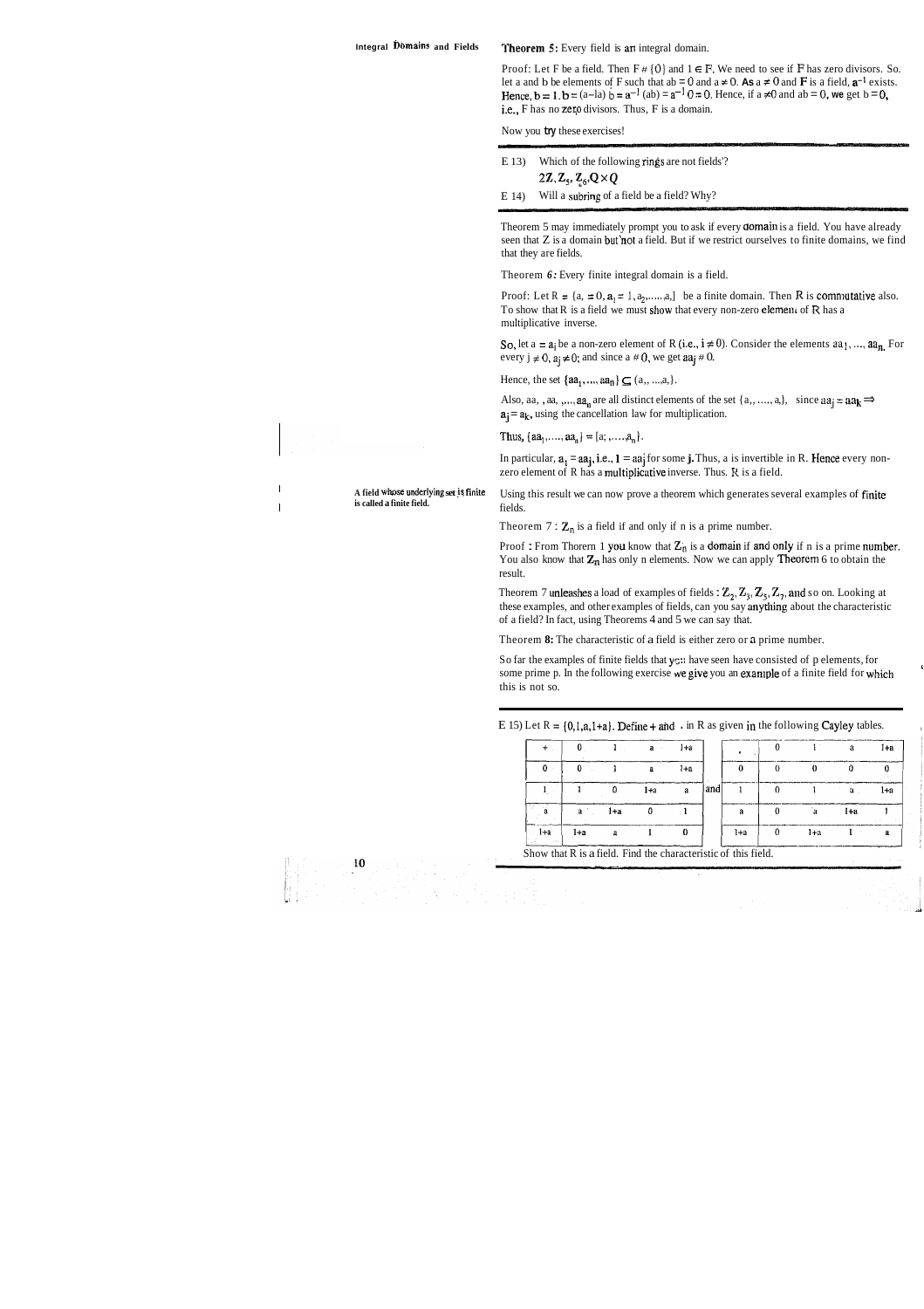**Theorem 9:** Let R be a ring with identity. Then R is a field if and only if R and  $\{0\}$  are the only ideals of R.

**Proof:** Let us first assume that R is a field. Let I be an ideal of R. If I  $\neq$  {0), there exists,a rion-zero element  $x \in I$ . As  $x \neq 0$  and R is a field,  $xy = 1$  for some  $y \in R$ . Since  $x \in I$  and I is an ideal,  $xy \in I$ , i.e.,  $1 \in I$ .

Thus, by Theorem 4 of Unit 10,  $I = R$ . So, the only ideals of R are {0) and R.

Let us now, look at an interesting condition for a ring to be a field.

. .

 $11$ 

Conversely, assume that R and  $\{0\}$  are the only ideals of R. Now, let a  $\neq 0$  be an element of **R.** Then you know that the set  $Ra = \{ra | r \in \mathbb{R}\}\)$  is a non-zero ideal of R. Therefore,  $Ra = R$ . Now,  $1 \in \mathbb{R} = \text{Ra}$ . Therefore,  $1 = \text{ba}$  for some  $b \in \mathbb{R}$ , i.e.,  $a^{-1}$  exists. Thus, every non-zero element of R has a multiplicative inverse. Therefore, R is a field.

This result is very useful. You will be applying it again and again in the rest of the units of this block.

You can see that  $\{0\}$  is a prime ideal of Z because ab  $\in \{0\} \Rightarrow a \in \{0\}$  or  $b \in \{0\}$ , where a,b **E Z.** 

Using Theorem 9, we can obtain some interesting facts about field homomorphisms (i.e., ring homomorphisms from one field to another). We givethem to you in the form of an exercise.

- E 16) Let  $f : F \to K$  be a field homomorphism. Show that either f is the zero map or f<br>is 1–1.<br>E 17) Let R be a ring isomorphic to a field F. Show that R must be a field. is  $1-1$ .
- E 17) Let R be a ring isomorphic to a field F. Show that R must be a field.

E 17 again goes to show that isomorphic algebraic structures must be algebraically identical.

**E 19)** Show that a ring R with identity is an integral domain if and only if the zero ideal **101** is a prime ideal of **R.** 

Now that we have discussed domains and fields, let us look at certain ideals of a ring, with respect to which the quotient rings are domains or fields.

### **12.4 PRIME AND MAXIMAL IDEALS'**

In  $\mathbb Z$  we know that if p is a prime number and p divides the product of two integers a and b, then either p divides a or p divides b. In other words, if ab  $\in$  p**Z**, then either a  $\in$  p**Z** or  $b \in p\mathbf{Z}$ . Because of this property we say that  $p\mathbf{Z}$  is a prime ideal, a term we will define now.

Definition: A **proper** ideal P of a ring R is called a prime ideal of R if whenever  $ab \in P$  for  $a, b \in R$ , then either  $a \in P$  or  $b \in P$ .

I

1 Another example of a prime ideal is

**I** 

Example 2: Let R be an integral domain. Show that  $I = \{(0, x) | x \in R \}$  is a prime ideal of  $\ast$  $R \times R$ .

**1** 

Solution : Firstly, you know that I is an ideal of  $R \times R$ . Next, it is a proper ideal since  $I \neq R \times R$ . Now, let us check if I is a prime ideal or not. For this let  $(a_1, b_1)$ ,  $(a_2, b_2) \in R \times R$ such that  $(a_1,b_1)$   $(a_2,b_2) \in I$ . Then  $(a_1a_2,b_1b_2)=(0,x)$  for some  $x \in R$  :  $a_1a_2=0$ , i.e.,  $a_1=0$ or  $a_2 = 0$ , since R is a domain. Therefore,  $(a_1, b_1) \in I$  or  $(a_2, b_2) \in I$ . Thus, I is a prime ideal.

Try the following exercises now. They will help you get used to prime ideals.

E 18) Show that the set  $I = (f \in C[0,1] | f(0) = 0)$  is a prime ideal of  $C[0,1]$ .

**Now** we **will, prove** tbe relationship between integral domains and prime ideals.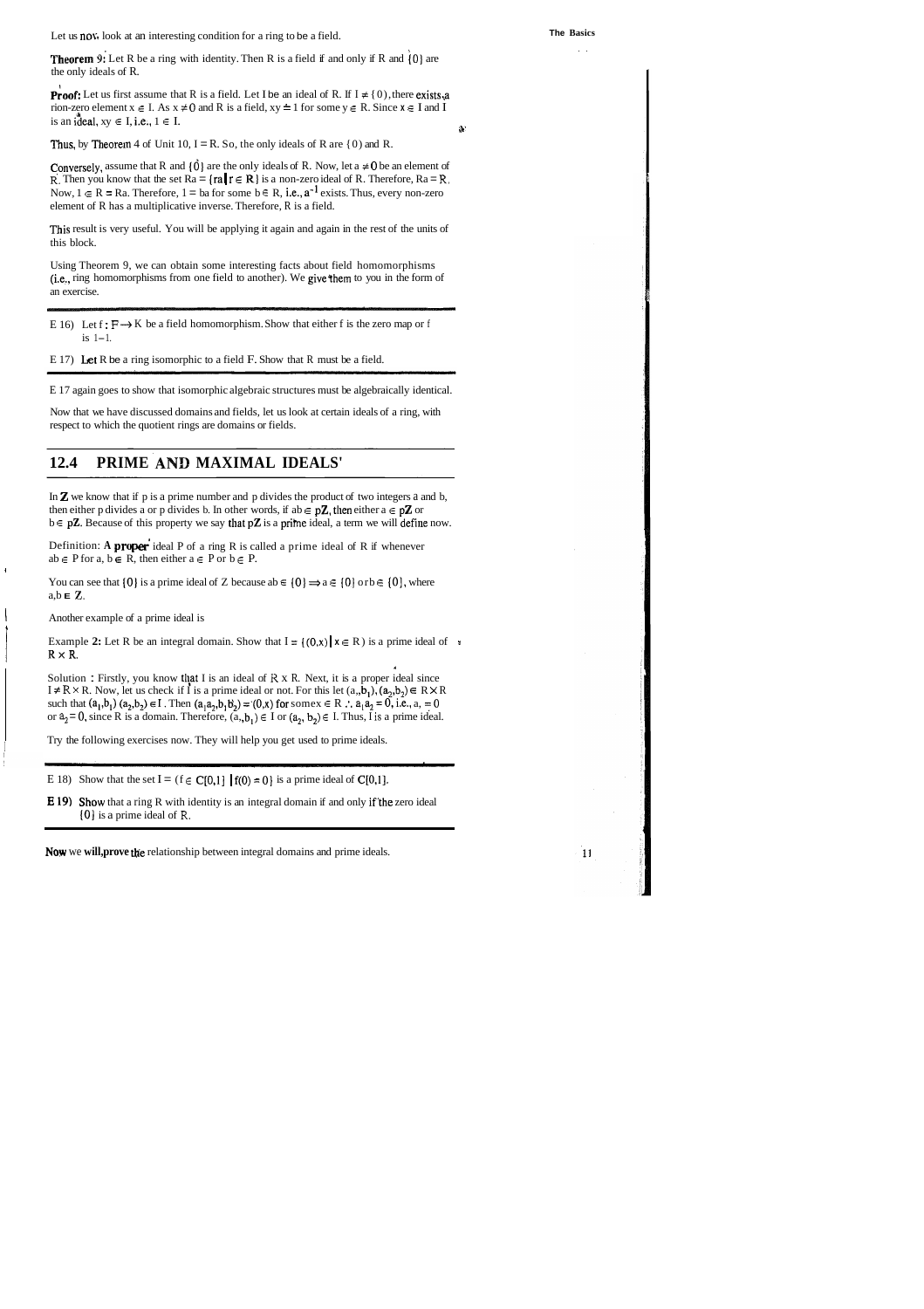Theorem **<sup>10</sup>**: An ideal **P** of a ring **R** with identity is a prime ideal of R if and only if the quotient ring R/P is an integral domain.

Proof : Let us first assume that P is a prime ideal of R. Since R has identity, so has R/P. Now, let  $a+P$  and  $b+P$  be in  $R/P$  such that (ai-P)  $(b+P) = P$ , the zero element of  $R/P$ . Then  $ab + P = P$ , i.e.,  $ab \in P$ . As P is a prime ideal of R either  $a \in P$  or  $b \in P$ . So either  $a + P = P$ or  $b+P = P$ .

Thus, **R/P** has no zero divisors.

Hence,  $R/P$  is an integral domain.

Conversely, assume that  $R/P$  is an integral domain. Let  $a,b \in R$  such that  $ab \in P$ . Then ab + P = P in R/P, i.e., (a+P) (b+P) = P in R/P. **As** R/P is an integral domain, either  $a+P = P$  or  $b+P = P$ , i.e., either  $a \in P$  or  $b \in P$ . This shows that P is a prime ideal of R.

Using Theorem 10 and Theorem 1 we can say that an ideal  $m\mathbb{Z}$  of  $Z$  is prime iff m is  $a$ prime number. Can we generalise this relationship between prime numbers and prime ideals in **Z** to any integral domain? To answer this let us first try and suitably generalise the concepts of divisibility and prime elements.

Theorem **11**: Let R be an integral domain. A non-zero element  $p \in R$  is a prime clement if and only if Rp is **a** prime ideal of **R.** 

**Proof :** Let us first assume that p is a prime element in R. Since p does not have a multiplicative inverse,  $1 \notin \mathbb{R}$  p. Thus,  $\mathbb{R}$  p is a proper ideal of  $\mathbb{R}$ . Now let  $a, b \in \mathbb{R}$  such that ab  $\in$  Rp. Then ab = rp for some  $r \in R$ 

 $\Rightarrow$  p | ab<br>  $\Rightarrow$  p | a or p | b, since p is a prime element.

 $\Rightarrow$  a = xp or b = xp for some  $x \in R$ .

 $\Rightarrow$  a  $\in$  Rp or  $b \in$  Rp.

Thus ab  $\in$  Rp  $\Rightarrow$  either  $a \in$  Rp or  $b \in$  Rp, i.e., Rp is a prime ideal of R.

Conversely, assume that Rp is a prime ideal. Then  $Rp \neq R$ , Thus,  $l \notin Rp$ , and hence, p does not have a multiplicative inverse. Now suppose p divides ab, where a,  $b \in R$ . Then ab = rp far some  $r \in R$ , i.e., ab  $\in$  Rp.

Definition : In a ring R, we say that an elem~nt a**divides** an element b (and denote it by a **b**) if  $b = ra$  for some  $r \in R$ . In this case we also say that a is a **factor** of b, or a is a divisor **of** b.

Thus,  $\overline{3}$  divides 6 in  $\mathbb{Z}_7$ , since  $\overline{3}$ .  $\overline{2} = \overline{6}$ .

**As** Rp is a prime ideal, either  $a \in \mathbb{R}$  p or  $b \in \mathbb{R}$ p. Hence, either p | a or p | b. Thus, p is a prime element in R.

Now let us see what a prime element is.

Theorem 11 is very useful for checking whether an element is a prime element or **not**, or for finding out when a principal ideal is a prime ideal. For example, now we can use E **19 to** say that 0 is a prime element of R iff **R** is a domain.



 $Rx = R$ .

 $x \in \mathbb{R}$  has a multiplicative inverse iff

Definition : **A** non-zero element p of an integral domain R is called **n prime clement** if

i) p does not have a multiplicative inverse, and

ii) whenever a,  $b \in R$  and  $p \mid ab$ , then  $p \mid a$  or  $p \mid b$ .

Can you say what the prime elements of **Z** are? They are precisely the prime numbers and their negatives.

Now **that** we know what a prime element is, let us see if we can relate prime ideals and prime elements in an integral domain.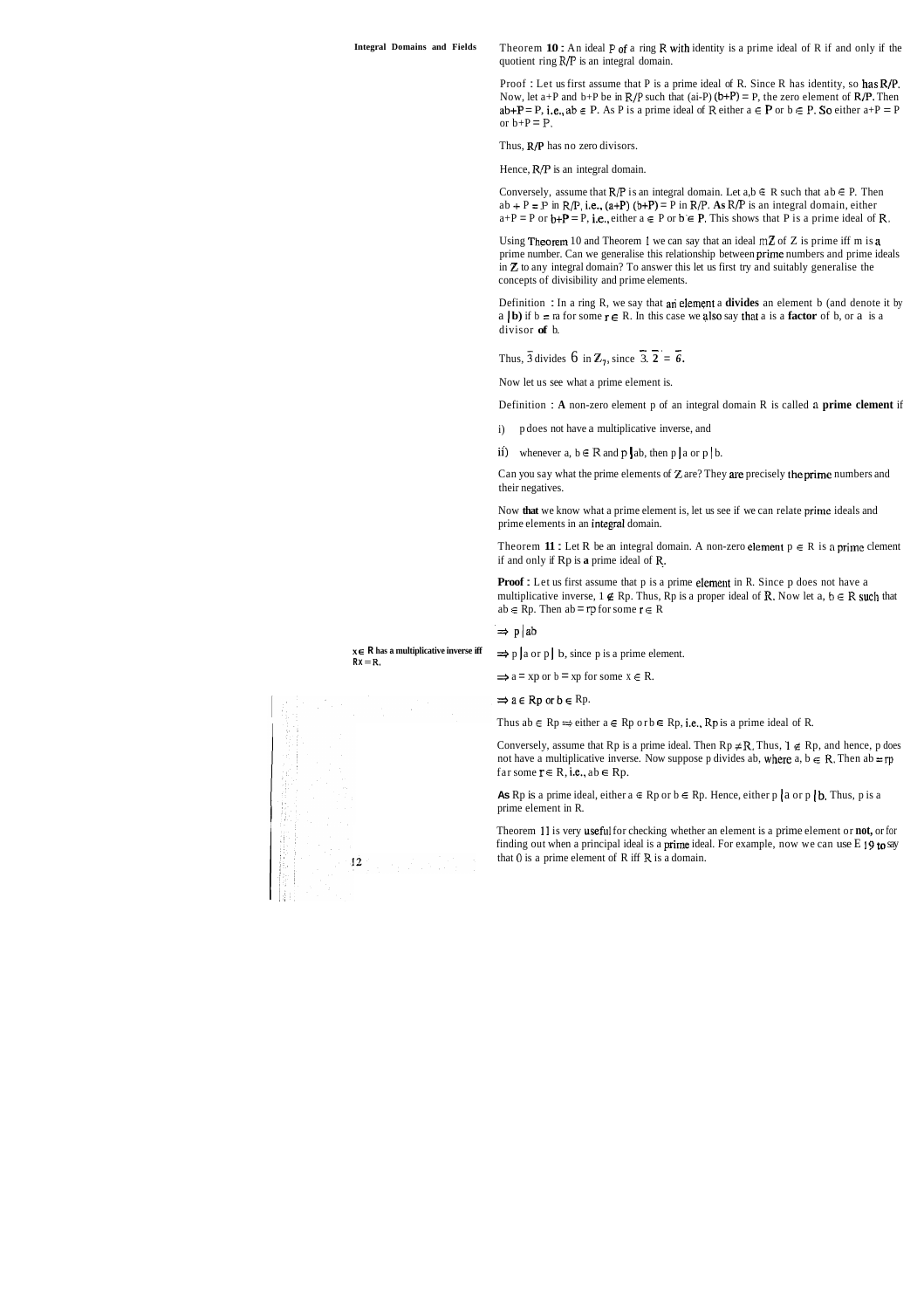E 20) Let  $f : R \rightarrow S$  be a ring epimorphism with kemel N. Show that

a) if J is a prime ideal in S, then  $f<sup>{+1}</sup>$  (J) is a prime ideal in R.

- b) if I is a prime ideal in R containing N, then  $f(I)$  is a prime ideal in S.
- c) the map  $\phi$  between the set of prime ideals of R that contain N and the set of all prime ideals of S given by  $\varphi$  (I) = f(I) is a bijection.
- E 21) If I, and I, are ideals of a ring such that neither  $I_1$  nor I, contains the other, then show that the ideal  $I_1 \cap I$ , is not prime.

Now consider the ideal 22 in Z. Suppose the ideal  $n\mathbb{Z}$  in  $\mathbb{Z}$  is such that  $2\mathbb{Z} \subseteq n\mathbb{Z} \subseteq \mathbb{Z}$ . Then  $n|2.$ :  $n=\pm 1$  or  $n=\pm 2$ . :  $n\mathbb{Z}=\mathbb{Z}$  or  $n\mathbb{Z}=2\mathbb{Z}$ .

This shows that no ideal can lie between  $2\mathbb{Z}$  and  $\mathbb{Z}$ . That is, 22 is maximal among the proper ideals of  $Z$  that contain it. So we say that it is a "maximal ideal". Let us define this expression.

**Definition** : **A proper** ideal M of a ring R is called a **maximal ideal** if whenever I is an ideal of R such that  $M \subseteq I \subseteq R$ , then either  $I = M$  or  $I = R$ .

To generate more examples of maximal ideals, we can use the following characterisation of such ideals.

**Theorem 12:** Let **R** be a ring with identity. An ideal M in **R** is maximal if and only if R/M is a field.

**Proof:** Let us first assume that M is a maximal ideal of R. We want to prove that R/M is a field. For this, it is enough to prove that R/M has no non-zero proper ideals (see Theorem 9). So, let I be an ideal of  $R/M$ . Consider the canonical homomorphism  $\eta: R \to R/M$ :  $\eta(r) = r + M$ . Then, from Theorem 3 of Unit 11, you know that  $\eta^{-1}(I)$  is an ideal of R containing M, the kernel of  $\eta$ . Since M is a maximal ideal of  $R$ ,  $\eta^{-1}(I) = M$  or

 $\eta^{-1}(I) = R$ . Therefore,  $I = \eta(\eta^{-1}(I))$  is either  $\eta(M)$  or  $\eta(R)$ . That is,  $I = \{\overrightarrow{0}\}\$  or  $I = R/M$ ,

where;  $= O+M = M$ . Thus,  $R/M$  is a field.

Conversely, let M be an ideal of R such that R/M is a field. Then the only ideals of R/M are

{0} and **R/M.** Let I be an ideal of R containing M. Then, as above.  $\eta(1) = {\overline{0}}$  or,  $\eta(I) = R/M$ .

 $\therefore I = \eta^{-1}(\eta(I))$  is M or R. Therefore, M is a maximal ideal of R.

Now look at the following consequence of Theorem 12 (and a few other theorems too).

**Corollary** : Every maximal ideal of a ring with identity is a prime ideal.

We ask you to prove it in the following exercise.

Thus, a proper ideal M is'a maximal ideal if there is no proper ideal of **R** which contains it. An example that comes Lo mind immediately is the zero ideal in any field F. This is maximal because you know that the only other ideal of **F** is E itself.

I

E 22) Prove the corollary given above.

Now, the corollary is a one-way statement. What about the converse? That is, is every prime ideal maximal? What about the zero ideal in Z? Since Z is a domain but not a field and  $Z \approx \mathbb{Z}/[0], \mathbb{Z}/[0]$  is a domain but not a field. Thus. (0) is a prime ideal but not a maximal ideal of Z.

Now let us use Theorem 12 to get some examples of maximal ideals.

**Example 3:** Show that an ideal mZ of Z is maximal iff m is a prime number.

**Solution :** From Theorem 7 you know that Z,,, is a field iff m is a prime number. You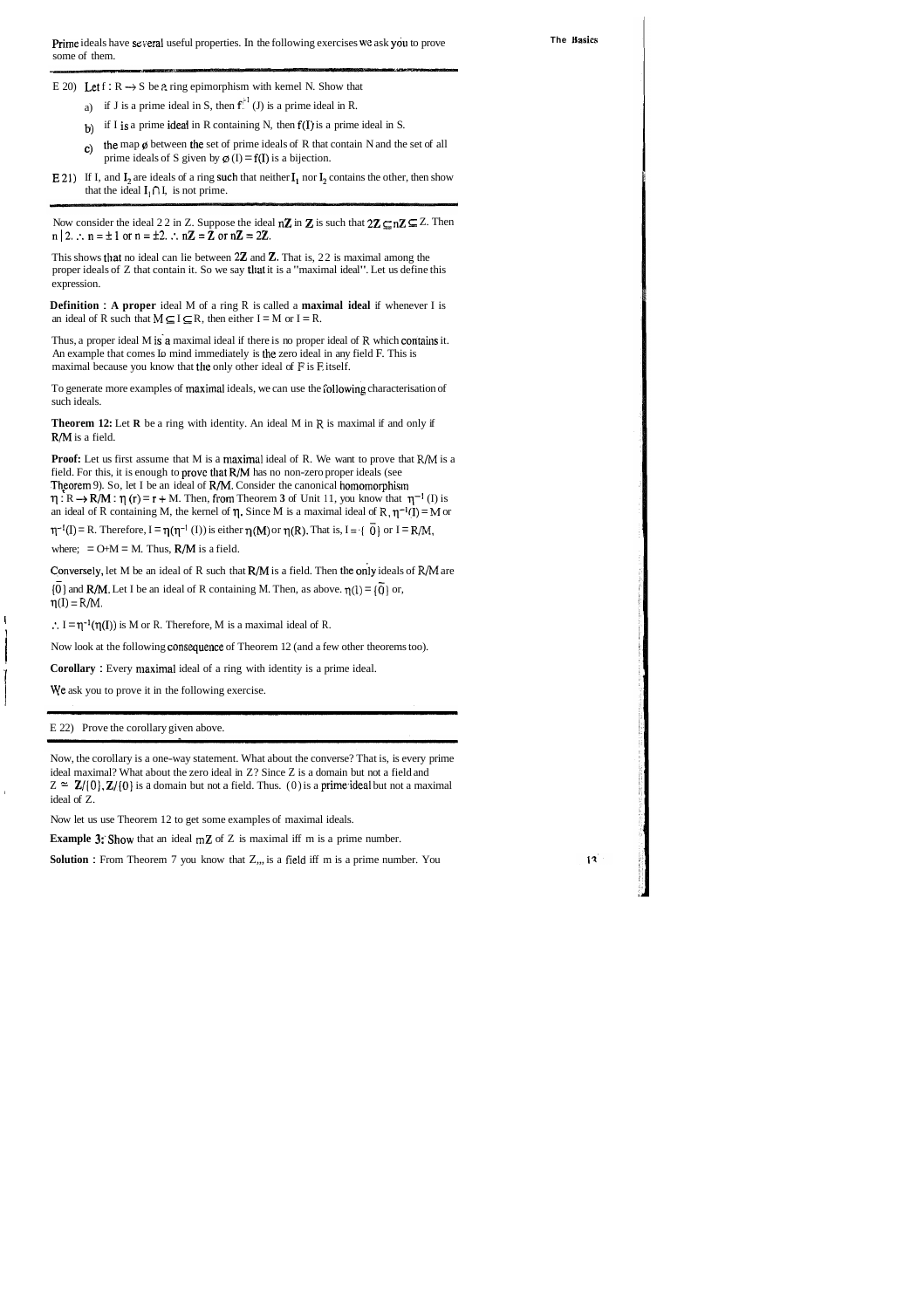**Integral Domains and Fields** also know that  $Z/mZ = Z_m$ . Thus, by E 17,  $Z/mZ$  is a field iff m is prime. Hence. by  $\frac{1}{\sqrt{N}}$ Theorem  $12, mZ$  is maximal in Z iff m is a prime number.

**Example** 4: Show that  $\overline{2}Z_{12}$  is a maximal ideal of  $Z_{12}$ , whereas (  $\overline{0,4,8}$ ) is not.

**Solution :** You .know that  $\mathbb{Z}_{12} \cong \mathbb{Z}/12\mathbb{Z}$  and  $\overline{2}\mathbb{Z}_{12} \cong 2\mathbb{Z}/12\mathbb{Z}$ . Thus, by E 23 of Unit 11, **we** see that  $\mathbf{Z}_{12}/\overline{2}\mathbf{Z}_{12} \cong (\mathbf{Z}/12\mathbf{Z})/(2\mathbf{Z}/12\mathbf{Z}) \cong 2/22 \cong \mathbf{Z}_2$ , which is. a field. Therefore,  $\overline{2}$  **Z**<sub>12</sub> = { $\overline{0}$ ,  $\overline{2}$ , $\overline{4}$ , $\overline{6}$ , $\overline{8}$ , $\overline{10}$ } is maximal in Z<sub>12</sub>.

Now.  $\{ \overline{0}, \overline{4}, \overline{8} \} = \overline{4} \mathbb{Z}_{12} \subsetneq \overline{2} \mathbb{Z}_{12} \subsetneq \mathbb{Z}_{12}$ .

Therefore, (  $\overline{0,4,8}$  is not maximal in  $\overline{z}_{12}$ .

Try the following exercises now.

- **E** 23) Show that {  $\overline{0}$ , 2,4,6,8 } is maximal in Z<sub>10</sub>.
- E 24) Use Example 4 of Unit 11 to prove that the ideal  $\{f \in C[0,1]\}\{f(\frac{1}{2})=0\}$  is maximal in C[0,1].

Now, if we restrict our attention to domains, can you think of any other method of obtaining a field from a domain? In the next section we look at such a method.

*So,* let us *see* what we have done in this section. We first introduced you to a special ideal of a ring, called a prime ideal. Its speciality lies in the fact that the quolient ring corresponding to it is an integral domain.

Keeping these in mind we can define operations on  $\mathbb{Z} \times \mathbb{Z}^*$ . Then we can suitably define an equivalence relation on Z x **Z\*** to get a field isomorphic to **Q.** .

Then we discussed a special kind of prime ideal, i.e., a maximal ideal. Why do we consider such an ideal doubly special? Because, the quotient ring cotresponding to il is a Field, and a field is a very handy algebraic structure to deal with.

### **12.5 FIELD OF QUOTIENTS**

Consider Z and **Q.** You know that every element of Q is of the form  $\frac{a}{b}$ , where a  $\in \mathbb{Z}$  and  $b \in \mathbb{Z}^*$ . Actually, we can also denote  $\frac{a}{b}$  by the ordered pair  $(a,b) \in \mathbb{Z} \times \mathbb{Z}^*$ . Now, in **Q** we know that  $\frac{a}{b} = \frac{c}{d}$  iff ad = bc. Let us put a similar relation on the elements of **Z** x **Z**<sup>\*</sup>.

Now, we also know that the operations on **Q** are given by

 $\frac{a}{b} + \frac{c}{d} = \frac{ad + bc}{b d}$  and  $\frac{a}{b} \cdot \frac{c}{d} = \frac{a c}{b d} \forall \frac{a}{b d} \frac{c}{d} \in \mathbf{Q}$ .

We can generalise this procedure to obtain a field from any integral domain. So, take an integral domain R. Let K be the following set of ordered pairs:

 $K = \{(a,b) | a,b \in \text{Rand } b \neq 0\}$ 

We define a relation  $\sim$  in K by

*b* 

 $(a,b)$   $\sim$   $(c,d)$  if ad  $=$   $bc$ .

**We claim that**  $\overline{\phantom{a}}$  is an equivalence relation. Let us see if this is so.

i)  $(a,b) = (a,b) \forall (a,b) \in K$ , since R is commutative. Thus,  $\sim$  is reflexive.

ii) Let (a,b),  $(c,d) \in K$  such that  $(a,b) \sim (c,d)$ . Then  $ad = bc$ , i.e.,  $cb = da$ . Therefore,  $(c,d) \sim (a,b)$ . Thus, – is symmetric.

I

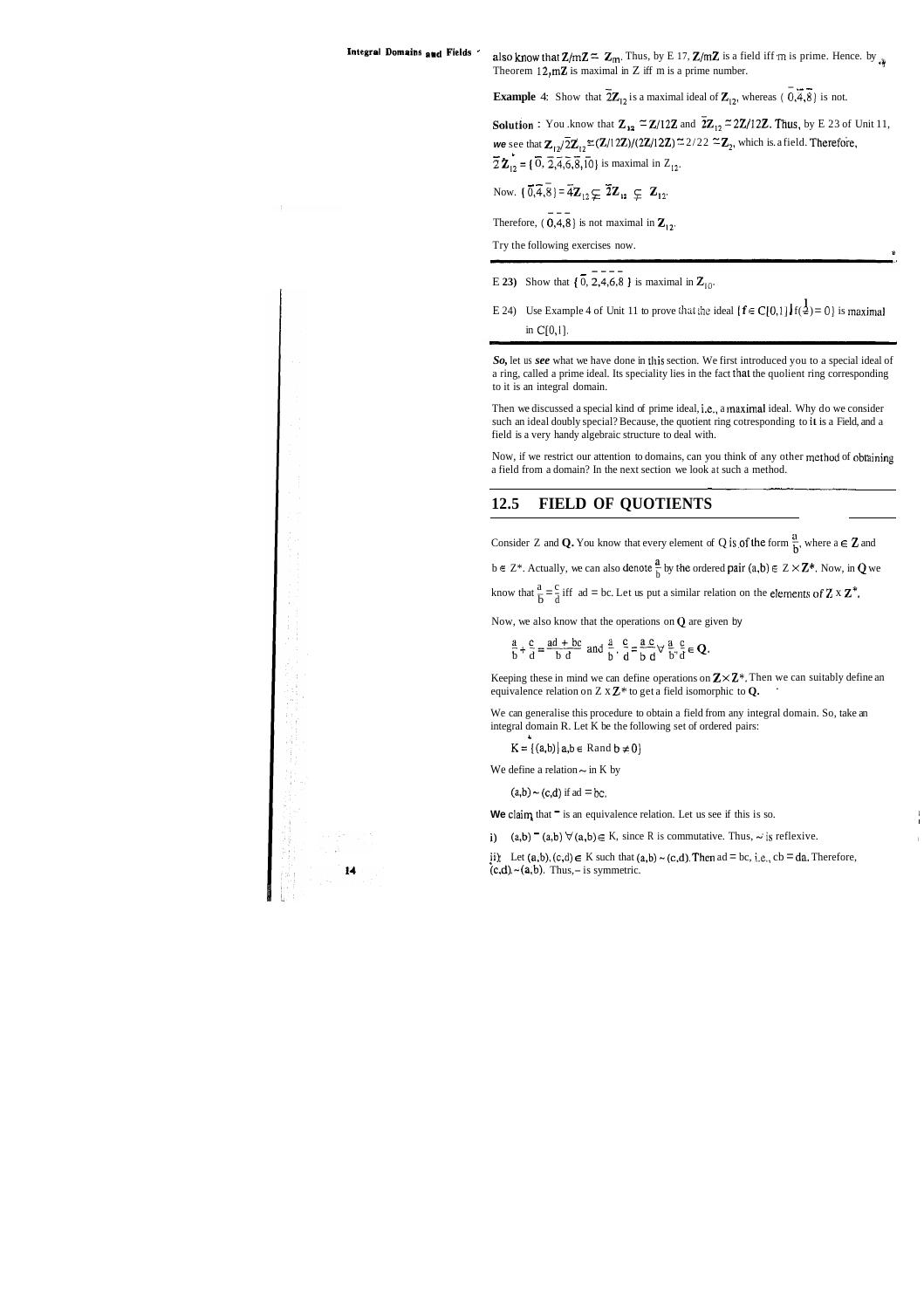**iii**) Finally, let (a,b), (c,d), (u,v)  $\in$  **K** such that (a,b)  $\equiv$  (c,d) and (c,d)  $\sim$  (u,v). Then ad = bc and  $cv = du$ . Therefore, (ad)  $v = (bc)v = bdu$ , i.e., avd = bud. Thus, by the cancellation law for multiplication (which is valid for a domain), we get av = bu, i.e.,  $(a,b)$  (u,v). Thus, is transitive.

Hence,  $\sim$  is an equivalence relation.

Let us denote the equivalence class that contains  $(a,b)$  by  $[a,b]$ . Thus,  $[a,b] = \{ (c,d) \mid c,d \in \mathbb{R}, d \neq 0 \text{ and } ad = bc \}.$ 

Let F be the set of all equivalence classes of K with respect to  $-$ .

Let us define  $+$  and. in F as follows. (It might help you to keep in mind the rules for adding and multiplying rational numbers.)

 $[a,b] + [c,d] = [ad+bc,bd]$  and

 $[a,b]$ .  $[c,d] = [ac,bd]$ .

Do you think  $+$  and. are binary operations on F?

Note that b # 0 and d # **0** in the integral domain R imply bd # *0.* So, the right-hand. sides of the equations given above are well defined equivalence classes. Thus, the surn and product of two elements in F is again an element in F.

We must make sure that these operations are well defined.

So, let  $[a,b] = [a',b']$  and  $[c,d] = [c',d']$ . We have to show that  $[a,b] + [c,d] = [a',b'] + [c',d']$ , i.e.,  $[ad+bc,bd] = [a'd'+b'c',b'd'].$ 

Now ,  $(ad+bc) b'd' - (ad' + b'c') bd$ 

 $=$ ab'dd' + cd'bb' - a'bdd' - c'dbb'

 $=$ (ab'  $=$  a'b)dd' + (cd'  $-$  c'd) bb'

 $=$  (0) dd' + (0)bb', since (a,b)  $=$  (a', b') and (c,d) ~ (c',d').

```
= 0.
```
Hence,  $[ad+bc,bd] = [a' d' + b'c', b'd'],$  i.e.,  $+$  is well defined.

Now, let us show that  $[a,b]$  .  $[c,d] = [a',b']$  .  $[c',d'],$ 

i.e.,  $[ac,bd] = [a'c',b'd']$ .

Consider (ac)  $(b'd') - (bd) (a'c')$ 

 $=$ ab'cd'  $-$  ba'dc'  $=$  ba'cd'  $-$  ba' cd', since ab'  $=$  ba' and cd'  $=$  dc'

 $=0$ 

Therefore,  $[ac,bd] = [a'c',b'd']$ . Hence, is well defined.

We will now prove that  $F$  is a field.

```
i) + is associative : For [a,b], [c,d], [u,v] \in F,
```

```
([a,b] + [c,d]) + [u,v] = [ad+bc,bd] + [u,v]
```

```
+ [ (ad+bc)v + ubd, Wv ]
```

```
=[\text{adv} + \text{b}(\text{cv+ud}), \text{bdv}]
```

```
=[a,b] + [cv+ud, dv]
```

```
=[a,b]+([c,d]+[u,v])
```

```
ii) + is commutative : For [a,b], [c,d] \in F,
```

```
[a,b] + [c,d] = [ad+bc,bd] = [cb+da,db] = [c,d] + [a,b]
```

```
iii) [0,1] is the additive identity for F : For [a,b] \in F,
```

```
[0,1] + [a,b] = [0,b+1,a, 1,b] = [a,b]
```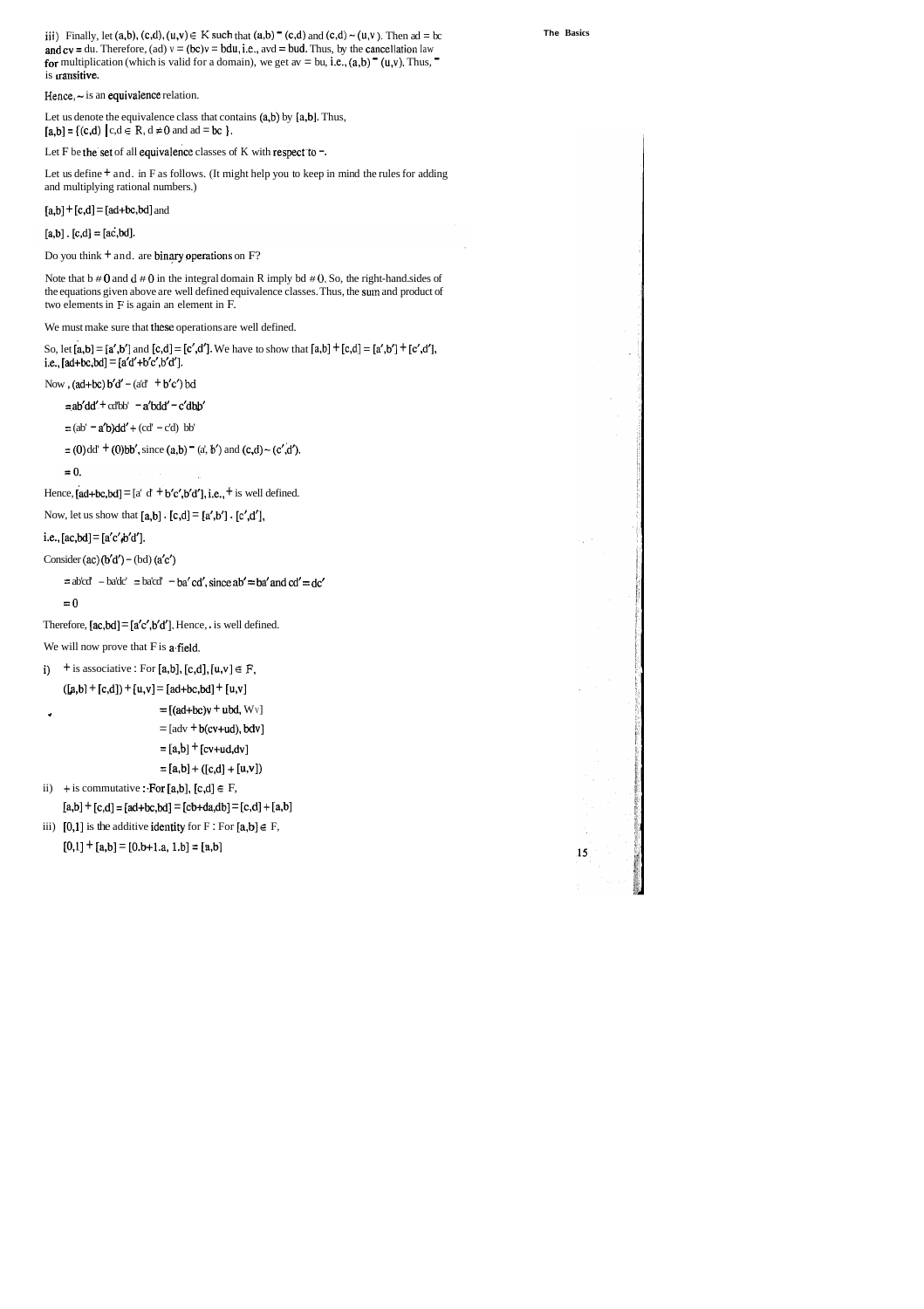### **.ntegral Domains and Fields**  $iv)$  The additive inverse of  $[a,b] \in F$  is  $[-a,b]$ :

 $[a,b] + [-a,b] = [ab - ab, b^2] = [0,b^2] = [0,1]$ , since  $0.1 = 0.0^2$ .

We would like you to prove the rest of the requirements for F to be a field (see the following exercise). **ir.** 

E 25) Show that. in F is associative, commutative, distributive over  $\pm$ , and [1,1] is the multiplicative identity for F.

So we have put our heads together and proved that F is a field.

Now, let us define  $f : R \rightarrow F : f(a) = [a, 1]$ . We want to show that f is a monomorphism.

Firstly, for  $a, b \in R$ ,

 $f(a+b) = [a+b,1] = [a,1] + [b,1].$ 

 $= f(a) + f(b)$ , and

 $f(ab) = [ab, 1] = [a, 1]$ ,  $[b, 1] = f(a)$ .  $f(b)$ .

Thus, f is a ring homomorphism.

Next, let  $a,b \in R$  such that  $f(a) = f(b)$ . Then  $[a,1] = [b,1]$ , i.e.,  $a = b$ . Therefore, f is 1-1.

Thus, f is a monomorphism.

So, Im  $f = \overline{R}$ ) is a subring of F which is isomorphic to R.

As you know, isomorphic structures are algebraically identical.

The field F whose existence we have just proved is called the **field of** quotients (or the **field of** fraetions) **of R.** 

Thus,  $Q$  is the field of quotients of Z. What is the field of quotients of R? The following theorem answers this question.

Theorem 14 : Iff  $: R \rightarrow K$  is a monomorphism of an integral domain R into a field K, then there exists a monornorphism

 $g: F \rightarrow K: g([a,1]) = f(a)$ , where F is the field of quotients of R.

We will not prove this result here, since it is a little technical. But let us look at this theorem closely. It says that **the-field of quotients of an** integral **domain is** the **F** smallest **field** containing it. Thus, the field of quotients of any field is the field itself. So, the field of quotients of R is R and of  $Z_p$  is  $Z_p$ , where p is a prime number.

So, we can identify R with f(R), and think qf R as **a** subring of F. Now, any element of F is of the form

 $[a,b] = [a,1] [1,b] = [a,1] [b,1]^{-1} = f(a) f(b)^{-1}$ , where  $b \neq 0$ . Thus, identifying  $x \in R$  with  $f(x) \in f(R)$ , we can say that any element of F is of the form  $ab^{-1}$ , where  $a, b \in R$ ,  $b \ne 0$ .

All that we have discussed in this section adds up to the **proof** of the following theorem.

A ring **R** is embedded in a ring S if Theorem 13 : Let R be an integral domain. Then R can be embedded in a field F such that there is a ring monomorphism from  $\frac{1}{2}$  and  $\frac{1}{2}$  be the form obal for a let  $P$  b  $\neq$ **there is a ring monomorphism from** every **element** of F has the form  $ab^{-1}$  for  $a, b \in R$ ,  $b \ne 0$ .

- **E** 26) Is R the field of quotients of  $\mathbf{Z} + \sqrt{2}Z$ ? Or, is it **C**? Or, is it  $\mathbf{Q} + \sqrt{2}\mathbf{Q}$ ? Why?
- **E** 27)- At what stage of the construction of the field F in Theorem 13 was it crucial to assume that R is a domain?

*Try* these exercises now.

**15** Let us now wind up this unit with a summary of what we have done in it.



L.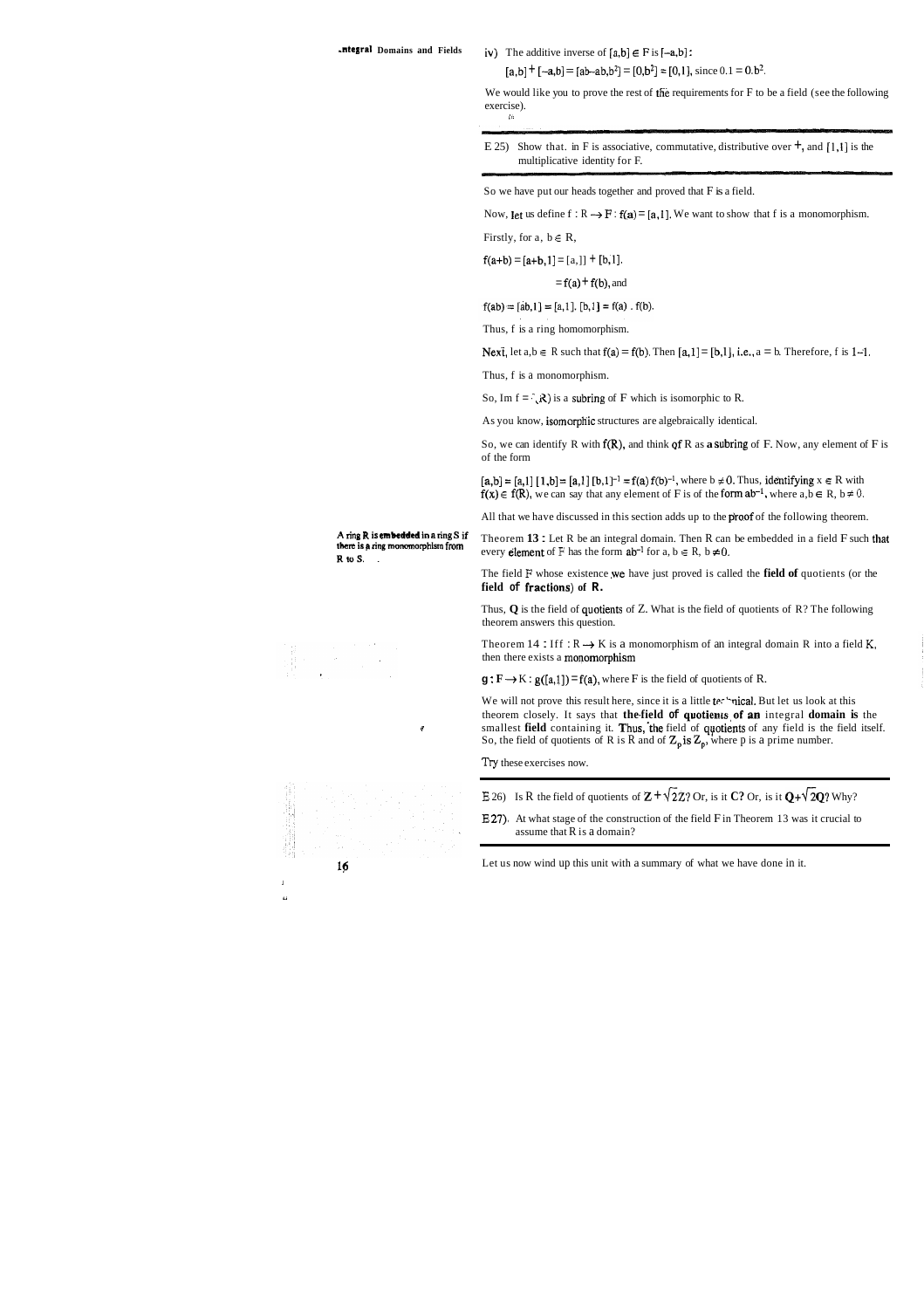## **12.6 SUMMARY** -

In this unit we have covered the following points.

- 5. The characteristic of any domain or field is either zero or a prime number.
- 6. The definition and examples of prime and maximal ideals.
- 7. The proof and use of the fact that a proper ideal I of a ring R with identity is prime (or maximal) iff R/I is an integral domain (or a field).
- **8.** Every maximal ideal is a prime ideal.
- 9. An element p of an integral domain R is prime iff the principal ideal pR is a prime ideal of R.
- 10. Z, is a field iff n is a prime number.
- 1. The definition and examples of an integral domain.
- 2. The definition and examples of a field.
- 3. Every field is a domain.
- 4. A finite domain is a field.

I

11. The construction of the field of quotients of an integral domain.

### $12.\dot{7}$ SOLUTIONS/ANSWERS

E 1) Let  $n = mr$ , where  $r \in N$ .

Then m  $\overline{r} = \overline{n} = 0$  in Z,.

Since  $1 < m < n$ ,  $\overline{m} \neq 0$ . Similarly,  $7 \neq 0$ .

Thus  $\overline{m} \in \mathbb{Z}_n$  is a zero divisor.

- $E$  2) Z has no zero divisors.
- E 3) For none, since  $1 \cdot x = x \neq 0 \forall x \pm 0$  in the ring.
- E 4) Let  $b \ne 0$  be in R such that  $ab = 0$ . Then, for any  $r \in R$ ,  $(ra)b = r(ab) = 0$  Thus, every element of Ka is a zero divisor.
- E 5)  $\mathbb{Z}_4$ , since 2 is a zero divisor.

2**Z**, since  $1 \notin 22$ .

**R** $\times$  **R**, since (1,0) is a zero divisor.

<sup>I</sup>(OJ, since a doman must be non-zero.

E6)  $x^2 = x \Rightarrow x(x-1) = 0 \Rightarrow x = 0 \text{ or } x-1 = 0$ 

 $\Rightarrow$  x = 0 or x = 1.

**E** 7) Let R be a domain and  $x \in R$  be nilpotent.

Then  $x^n = 0$  for some  $n \in N$ . Since R has no zero divisors, this implies that  $x = 0$ .

E 8) We want to show that  $2A = \emptyset \forall A \subseteq X$ , and that 2 is the least such natural number. Firstly, for any  $A \subseteq X$ ,

 $2A = A \Delta A = (A \Delta) \cup (A \Delta) = \emptyset$ 

Also, since  $X + \emptyset$ ,  $1.X \neq \emptyset$ . Thus, char  $\{0 \}(X) \neq 1$ . :. char  $\mathcal{P}(X) = 2$ .

**E9**) Let char  $(R \times R) = n$ . We know that  $mr = 0 \forall r \in R$ .

*7*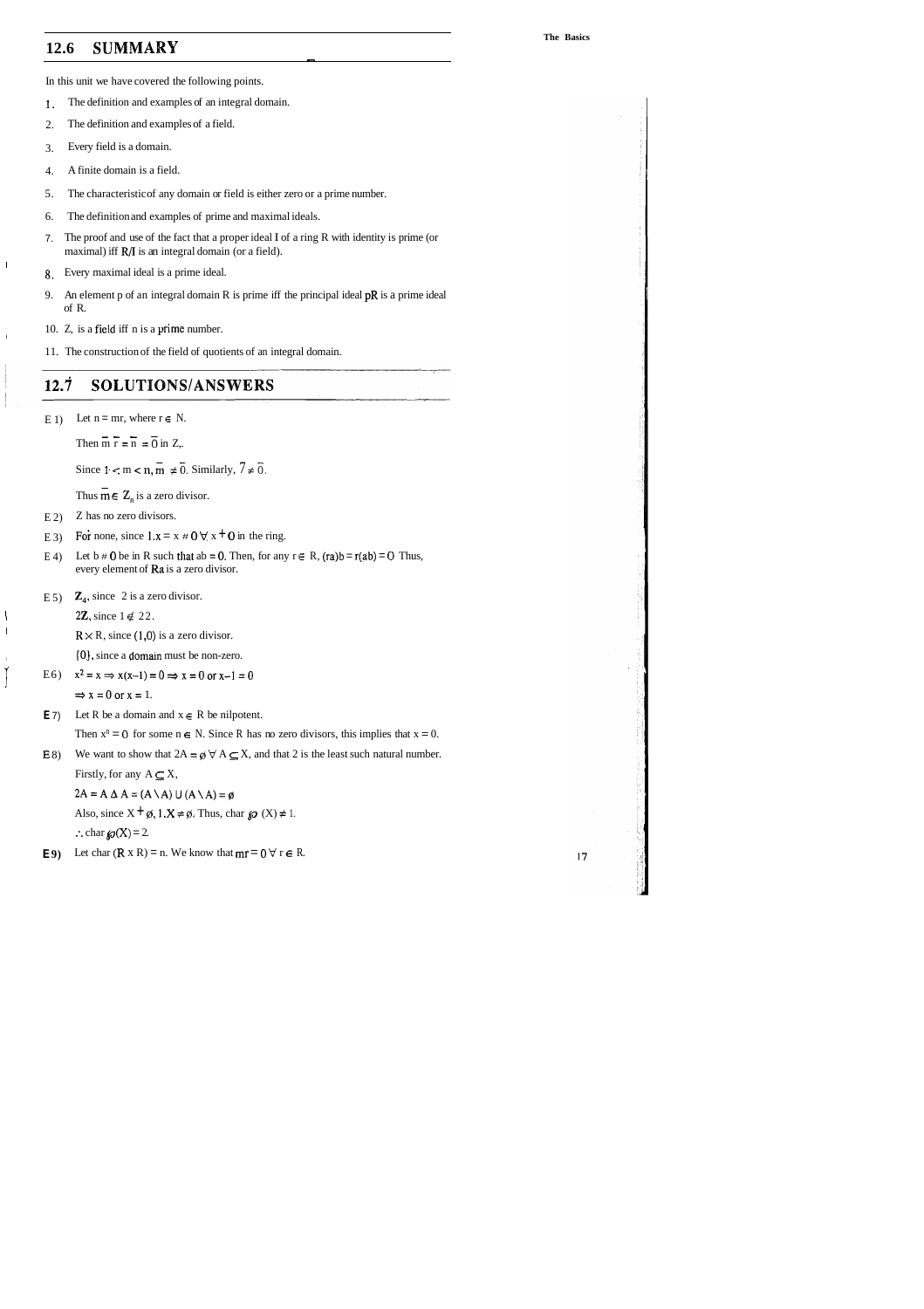| <b>Integral Domains and Fields</b> |            | Now, let $(r,s)$ be any element of $R \times R$ .                                                                                                                                  |  |  |  |  |
|------------------------------------|------------|------------------------------------------------------------------------------------------------------------------------------------------------------------------------------------|--|--|--|--|
|                                    |            | Then $m(r,s) = (mr, ms) = (0,0)$ , since $r, s \in R$ .                                                                                                                            |  |  |  |  |
|                                    |            | (1)<br>Thus, $n \leq m$ .                                                                                                                                                          |  |  |  |  |
|                                    |            | On the other hand, if $r \in R$ , then $(r,0) \in \mathbb{R} \times R$                                                                                                             |  |  |  |  |
|                                    |            | $\therefore$ n(r,0) = (0,0),                                                                                                                                                       |  |  |  |  |
|                                    |            | i.e., $(nr,0) = (0,0)$                                                                                                                                                             |  |  |  |  |
|                                    |            | i.e., $nr = 0$ .                                                                                                                                                                   |  |  |  |  |
|                                    |            | This is true for any $r \in R$ .                                                                                                                                                   |  |  |  |  |
|                                    |            | (2)<br>$\therefore$ m $\leq$ n.                                                                                                                                                    |  |  |  |  |
|                                    |            | Thus, (1) and (2) show that $m = n$ , i.e., char $R = char (R \times R)$                                                                                                           |  |  |  |  |
|                                    | $E(10)$ a) | By the binomial expansion $(E 11$ of Unit 9),                                                                                                                                      |  |  |  |  |
|                                    |            | $(a+b)^p = a^p + {}^pC_1 a^{p-1} b t \dots + {}^pC_{p-1} ab^{p-1} + b^p$                                                                                                           |  |  |  |  |
|                                    |            | Since $p \mid {^pC_n} \forall n = 1, , p-1, {^pC_n}x = 0 \forall x \in \text{Rand } \forall n = 1, , p-1.$                                                                         |  |  |  |  |
|                                    |            | Thus, ${}^{p}C_1 a^{p-1} b = 0 =  = {}^{p}C_{n-1} ab^{p-1}$                                                                                                                        |  |  |  |  |
|                                    |            | $\therefore$ (a+b) <sup>p</sup> = a <sup>P</sup> + b <sup>P</sup> .                                                                                                                |  |  |  |  |
|                                    |            | You can similarly show that $(a-b)^p = a^p - b^p$ .                                                                                                                                |  |  |  |  |
|                                    |            | b) Let $S = \{a^p   a \in R\}$                                                                                                                                                     |  |  |  |  |
|                                    |            | Firstly, $S \neq \emptyset$ .                                                                                                                                                      |  |  |  |  |
|                                    |            | Secondly, let $\alpha, \beta \in S$ . Then $a = a^P$ , $\beta = b^P$ for some $a, b \in R$ .                                                                                       |  |  |  |  |
|                                    |            | Then $\alpha-\beta = (a-b)^p \in S$ and $\alpha\beta = (ab)^p \in S$ .                                                                                                             |  |  |  |  |
|                                    |            | Thus, S is a subriny of R.                                                                                                                                                         |  |  |  |  |
|                                    | $\ddot{c}$ | $\phi$ (atb) = (a+b) <sup>P</sup> = a <sup>P</sup> + b <sup>P</sup> = @(a)+ $\phi$ (b),                                                                                            |  |  |  |  |
|                                    |            | $\phi(ab) = (ab)^P = a^Pb^P = \phi(a)\phi(b).$                                                                                                                                     |  |  |  |  |
|                                    |            | Thus, $\phi$ is a ring homomorphism.                                                                                                                                               |  |  |  |  |
|                                    |            | $\varphi$ is 1–1 because                                                                                                                                                           |  |  |  |  |
|                                    |            | $\#(a) = \phi(b) \Rightarrow a^P = b^P \Rightarrow (a-b)^P = 0$ , from (a).                                                                                                        |  |  |  |  |
|                                    |            | $\Rightarrow$ a-b = 0, since R is without zero divisors.                                                                                                                           |  |  |  |  |
|                                    |            | $\Rightarrow$ a = b.                                                                                                                                                               |  |  |  |  |
|                                    | d)         | We have to show that if R is finite then $\phi$ is surjective.                                                                                                                     |  |  |  |  |
|                                    |            | Let R have n elements. Since $\emptyset$ is 1–1, Im $\emptyset$ also has n elements.                                                                                               |  |  |  |  |
|                                    |            | Also Im $\emptyset \subseteq R$ . Thus, Im $\emptyset = R$ .                                                                                                                       |  |  |  |  |
|                                    |            | Hende, $\varnothing$ is surjective.                                                                                                                                                |  |  |  |  |
|                                    |            | E 11) You can easily, show that f is a ring homomorphism.                                                                                                                          |  |  |  |  |
|                                    |            | <b>Ker</b> $f = \{n \in \mathbb{Z} \mid n.1 = 0\}$                                                                                                                                 |  |  |  |  |
|                                    |            | $=mZ$ , since char R = m.                                                                                                                                                          |  |  |  |  |
|                                    |            | E 12) char $(\mathbb{Z}_3 \times \mathbb{Z}_4) = 1$ .c.m. of char $\mathbb{Z}_3$ and char $\mathbb{Z}_4 = 12$ .                                                                    |  |  |  |  |
|                                    |            | Thus, the characteristic of $\mathbb{Z}_3 \times \mathbb{Z}_4$ is neither 0 nor a prime.                                                                                           |  |  |  |  |
|                                    |            | Note that $\mathbb{Z}_3 \times \mathbb{Z}_4$ is not a domain, since it has several zero divisors.                                                                                  |  |  |  |  |
|                                    |            | Now let us see why Theorem 3 is not valid for $\mathbb{Z}_3 \times \mathbb{Z}_4$ .                                                                                                 |  |  |  |  |
| 18                                 |            | Take $(\overline{1},\overline{0}) \in \mathbb{Z}_3 \times \mathbb{Z}_4$ . Then $3(\overline{1},\overline{0}) = (\overline{0},\overline{0}) \in \mathbb{Z}_3 \times \mathbb{Z}_4$ . |  |  |  |  |
|                                    |            |                                                                                                                                                                                    |  |  |  |  |
|                                    |            |                                                                                                                                                                                    |  |  |  |  |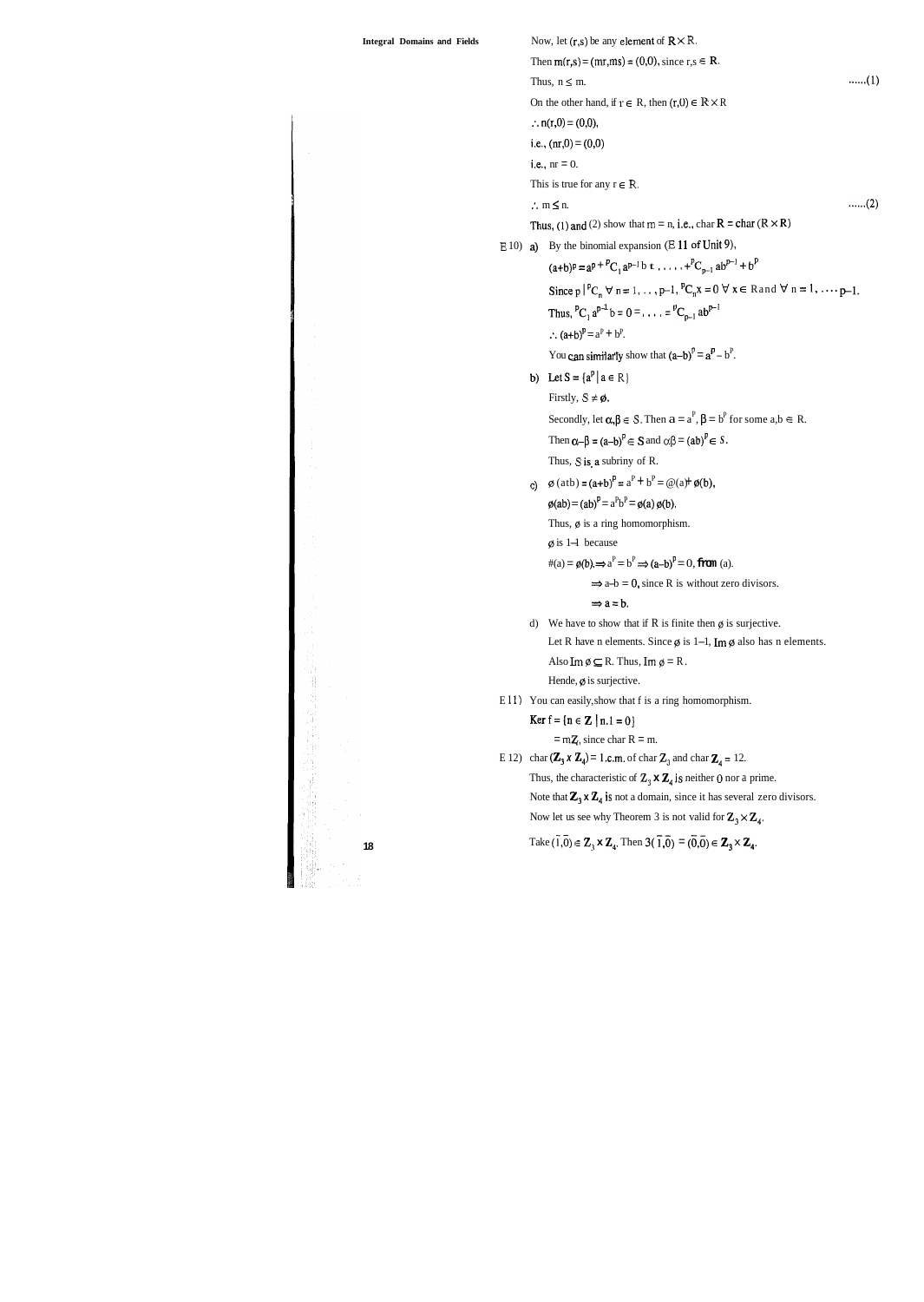**The Hasics** 

But  $3(\overline{1},\overline{1}) \neq (\overline{0},\overline{0})$ . Thus, Theorem 3(a) and Theorem 3(c) are not equivalent in this case.  $\blacksquare$ case.  $\blacksquare$ E 13) **2Z** since  $2 \in 2\mathbb{Z}$  is not invertible in 2Z. Z<sub>6</sub>, since it is not a domain. **Q** x **Q,** since it is not a domain. E 14) No. For example, Z is a subring of **Q, Q** is a field, but Z is not. **E 15)** From the tables you **can** see that R is commutative with identity and every non-zero element has an inverse. Thus, R is a field. Also  $2x = 0$   $\forall x \in \mathbb{R}$  and  $I.x \neq 0$  for some  $x \in \mathbb{R}$ . Thus, char  $R = 2$ . E 16) Ker f is an ideal of F. Thus. by Theorem 9, Kerf =  $\{0\}$  or Kerf = F. If Ker  $f = \{0\}$ , then f is 1-1. If Ker  $f = F$ , then  $f = 0$ . E 17) Let  $\emptyset$ : F  $\rightarrow$  R be an isomorphism. Then  $\emptyset$ (1) is the identity of Im  $\emptyset$  = R. Also, since F is commutative, so is R. Now, let  $r \in R$ ,  $r \ne 0$ . Since  $\emptyset$  is onto,  $3 a \in F$ such that  $\mathcal{Q}(a) = r$ . Since  $r \neq 0$ ,  $a \neq 0$ . Since F is a field,  $3 b \in F$  such that  $ab = 1$ . Then  $\varphi(ab) = \varphi(1)$ , i.e.,  $\tau \varphi(b) = \varphi(1)$ , i.e., r has a multiplicative inverse. Thus, R is **a** field. E 18) Firstly, I is an ideal of  $C[0,1]$ (because  $f, g \in I \implies f-g \in I$ , and TE  $C[0,1]$ ,  $f \in I^*$  Tf  $\in$  **I**.) Secondly, since any non-zero constant function is in  $\mathcal{C}$  [0, 1] \ I, I is a proper ideal. Finally, let fg  $\in$  I. Then  $f(0) g(0) = 0$  in R. Since R is a domain, we must have  $f(0) = 0$  or  $g(0) = 0$ , i.e.,  $f \in I$  or  $g \in I$ . Thus, I is a prime ideal of  $C[0,1]$ . E 19) R is a ring with identity. Thus, we need to show that R is without zero divisors iff  $[0]$  is a prime ideal in R. Now,  $\{0\}$  is a prime ideal in R iff  $ab \in \{0\} \Rightarrow a \in \{0\}$  or  $b \in \{0\}$  for  $a, b \in R$ iff  $ab = 0 \Rightarrow a = 0$  or  $b = 0$ iff R is without zero divisors. So, we have shown what we wanted to show. E 20) a) From Theorem 3 of Unit 11, you know that  $f^{-1}(J)$  is an ideal of R, Since f is surjective and  $J \neq S$ ,  $f^{-1}(J) \neq R$ . Now, let  $a,b \in R$  such that  $ab \in f^{-1}(J)$ .  $\implies$  f(ab)  $\in$  J. ⇒ f(a)  $f(b) \in J$ <br>
⇒  $f(a) \in J$  or  $f(b) \in J$ , since **J** is a prime ideal.  $\Rightarrow$  as f<sup>-1</sup>(J) or  $b \in f^{-1}(J)$ . Thus,  $f^{-1}(J)$  is a prime ideal in R. 19

I

į.